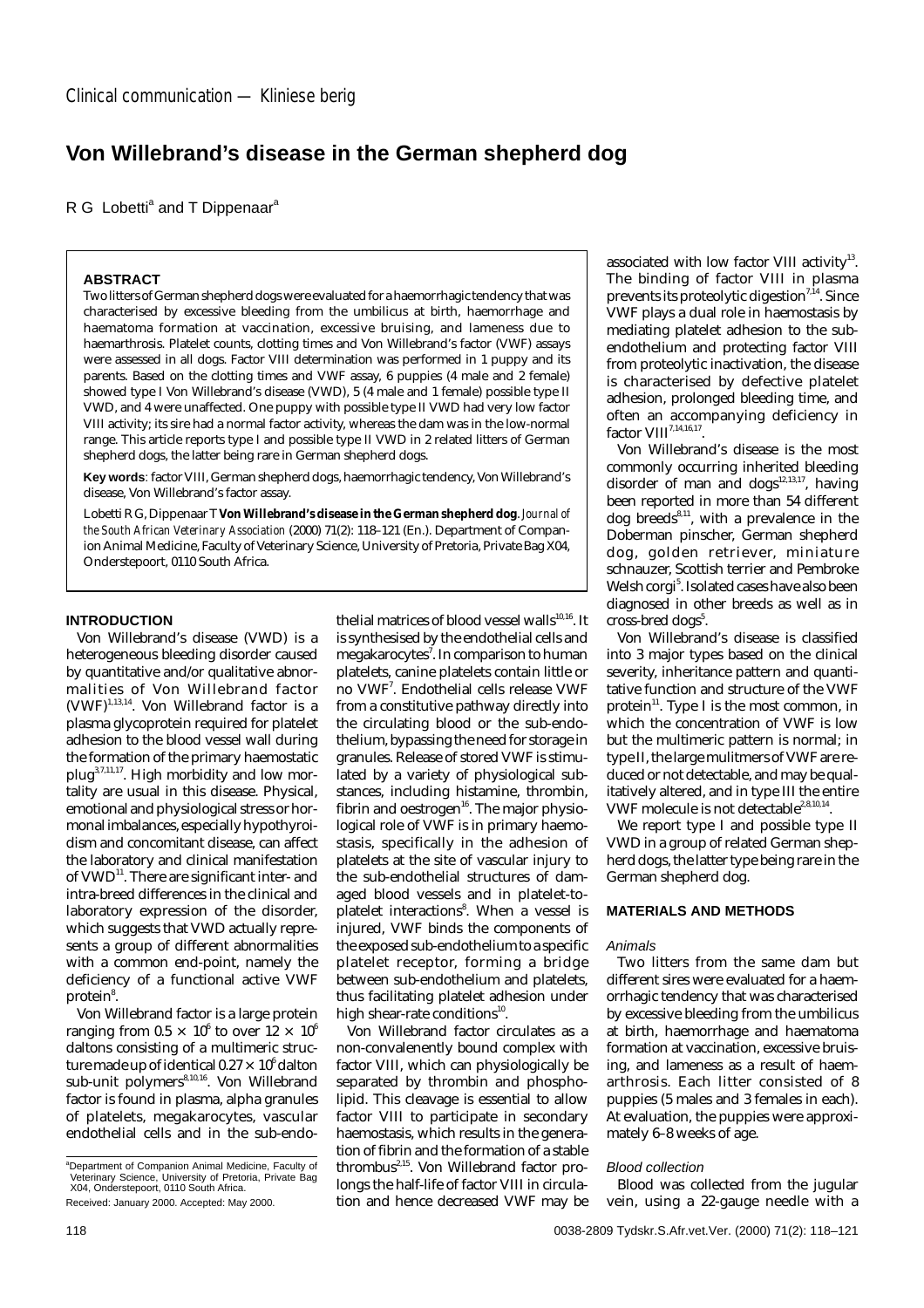holder into citrated (9 parts of blood to 1 part sodium citrate) and EDTA vacuum tubes (Vacutainer, SA Scientific) from each dog. Within 30 minutes the citrated samples were centrifuged at 3000 rpm for 15 minutes. The plasma was stored at  $-20$  °C.

## Haemostasis assays

Platelet counts were determined using an automated cell counter (Cell Dyn 3500, Abbott Laboratories) by means of impedance counting. The prothrombin time (PT) was determined on the freshly harvested plasma using simplastin reagent (Organon Teknika Corporation). The partial thromboplastin time (PTT) was determined on the freshly harvested plasma using an automated APTT reagent (Organon Teknika Corporation). Von Willebrand factor was measured in the stored plasma using a commercial antigen assay test kit (VWF Zymtec test kit, DMS Laboratories), which is an enzymelinked immunosolvent assay (ELISA). Assay for Factor VIII was done in 1 puppy, its sire and its dam by the Haematology and Clinical Chemistry section of the Animal Health Trust, Newmarket, Suffolk, England.

## **RESULTS**

In total, 16 puppies, their dam, the dam's sister, brother and mother, and 1 sire were evaluated. Haemostasis results are tabulated in Table 1.

In all dogs, the platelet counts were within normal limits. The PT activity was also normal, whereas 6 of the puppies (5 male, 1 female) showed prolonged PTT activity. Von Willebrand factor was normal (>70 %) in 6 dogs, borderline in 1 and abnormal  $( $50\%$ )$  in 13. One dog was euthanased prior to VWF testing.

Based on the clotting times and VWF assay, 6 puppies (4 male and 2 female) showed type I VWD, 5 (4 male and 1 female) possible type II VWD, and 4 were unaffected (Fig. 1; Table 2). From the clinical signs and prolonged PTT, the euthanased puppy most probably also had type II VWD. The dam and 1 sire had type I VWD. The dam's mother was a carrier and the dam's littermates were normal. All the dogs with possible type II VWD showed severe clinical signs of haemorrhage (excessive bleeding from the umbilical cords, subcutaneous haematomas, and haemarthrosis) and had severely prolonged PTTs. One puppy with possible type II VWD disease had very low factor VIII activity. The factor VIII activity in the sire was normal, whereas the dam had low-normal factor activity.

| Table 1: Haemostasis parameters of the 2 litters of German shepherd dogs affected with |  |  |
|----------------------------------------------------------------------------------------|--|--|
| Von Willebrand's disease.                                                              |  |  |

| Dog type           | Sex | $PT %^a$  | PTT $\%^a$ | VWF %     | <b>Disease</b> |
|--------------------|-----|-----------|------------|-----------|----------------|
| 1                  | M   | 95        | 122        | 100       | Normal         |
| 2                  | М   | 98        | 177        | 49        | Possible II    |
| 3                  | M   | 95        | 217        | 49        | Possible II    |
| 4                  | М   | 101       | 227        | <b>ND</b> | ?              |
| 5                  | М   | 98        | 227        | 36        | Possible II    |
| 6                  | F   | 97        | 134        | 78        | Normal         |
| $\overline{7}$     | F   | 97        | 118        | 80        | Normal         |
| 8                  | F   | 87        | 120        | 73        | Normal         |
| 9                  | M   | 99        | 265        | 32        | Possible II    |
| 10                 | M   | 108       | 147        | 30        |                |
| 11                 | M   | 111       | 145        | 45        |                |
| 12                 | M   | 101       | 129        | 32        |                |
| 13                 | М   | 102       | 134        | 39        |                |
| 14                 | F   | 102       | 152        | 28        | Possible II    |
| 15                 | F   | 99        | 141        | 23        |                |
| 16                 | F   | 105       | 136        | 42        |                |
| Dam                | F   | 97        | 114        | 38        |                |
| Sire of one litter | М   | 98        | 86         | 45        |                |
| Dam's brother      | M   | $ND^b$    | <b>ND</b>  | 100       | Normal         |
| Dam's sister       | F   | <b>ND</b> | <b>ND</b>  | 100       | Normal         |
| Dam's mother       | F   | <b>ND</b> | ND         | 55        | Carrier        |

 ${}^{a}$ PT = prothrombin time; PTT = partial thromboplastin time. PT/PTT >150 % is abnormal. <sup>b</sup>Not done.

## **DISCUSSION**

Von Willebrand's disease is a highly prevalent haemorrhagic diathesis with high morbidity and low mortality $^{\rm 4}$ , caused by insufficient concentration or a functional abnormality of VWF<sup>5</sup>. VWD was first recognised in dogs in a closely related family of German shepherd dogs in 1970<sup>7</sup>. The diagnosis was based on life-long bleeding tendencies with decreased factor VIII activity in related males and females, decreased platelet adhesion to glass bead columns, prolonged bleeding times, and a delayed post-transfusion rise in factor VIII activity. It was also shown that the dogs had moderately reduced plasma concentrations of VWF antigen.

Although a deficiency or dysfunction of VWF is usually associated with abnormal primary haemostasis, abnormal secondary haemostasis may also occur<sup>2</sup>. Clinical signs include skin bruising, mucosal bleeding, haematuria, epistaxis, protracted haemorrhage after injury or surgery (tail docking, ear cropping or dew claw removal), eosinophilic panostitis, stillbirth or neonatal deaths, excessive umbilical cord bleeding at birth and joint bleeds<sup>4,5,7,12,13,17</sup>. Affected dogs described in



Fig. 1: **Pedigree evaluation of the German shepherd dog families affected with Von Willebrand's disease.**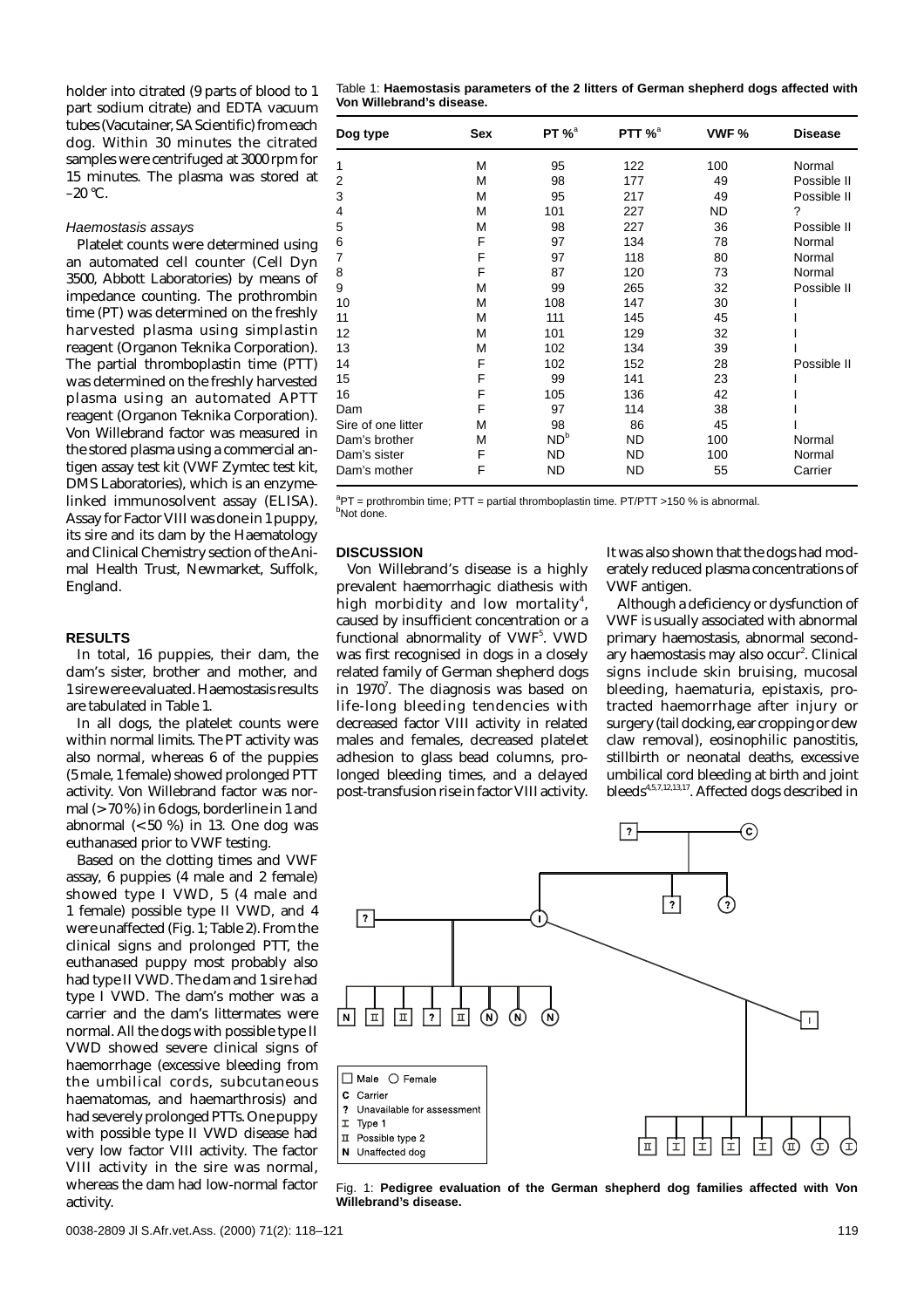| Table 2: Diagnosis of Von Willebrand's disease <sup>3</sup> . |  |  |  |
|---------------------------------------------------------------|--|--|--|
|---------------------------------------------------------------|--|--|--|

| PTT <sup>b</sup> | <b>VWF factor</b> $(\%)$ | Interpretation                                                                                        |
|------------------|--------------------------|-------------------------------------------------------------------------------------------------------|
| Normal           | 70 or greater            | Normal dog                                                                                            |
| Normal           | 70–79                    | Lower end of normal                                                                                   |
| Normal           | $50 - 69$                | Borderline normal (equivocal results) or heterozygous carrier of VWD gene                             |
| Normal           | <50                      | Type I VWD. This is the most common form of VWD. Heterozygous carrier of VWD                          |
| Mildly elevated  | <50                      | Type I VWD. Exhibited some bleeding problems (haematuria, epistaxis, melaena, post-surgical bleeding) |
| Elevated         | <50                      | Type II VWD. Clinically affected animals exhibit severe bleeding signs                                |

<sup>a</sup>Modified from VWF Zymtec, DMS Laboratories.

<sup>b</sup>Partial thromboplastin time.

this report showed similar clinical signs. Severely affected dogs may bleed to death from surgical procedures $^4$ . Clinically severe bleeding diathesis has been described in the German wirehaired pointer, Scottish terrier, Shetland sheepdog, Chesapeake Bay retriever and German shorthaired pointer<sup>2</sup>. In the Scottish terrier the animals are usually young, show bleeding from multiple mucosal sites, and death attributable to uncontrolled haemorrhage<sup>1</sup>. The puppies described in this report showed excessive bleeding from the umbilical cords, subcutaneous haematomas and haemarthrosis, whereas the adult dogs were asymptomatic, which is similar to the situation described in the related German shepherd dogs<sup>7</sup>. In those animals the disease manifested either as a rare and severe form (frequent serious or fatal bleeding episodes and markedly abnormal laboratory test results) or the more common moderate or mild form (infrequent bleeding episodes and moderately reduced or near-normal test results). Affected dogs described in this report showed both forms of the disease.

In type I VWD the bleeding tendency is mostly of minor importance, although severe bleeding may occur in some patients<sup>7,16</sup>. This was evident in some of the dogs that are described in this report. Type II has been reported in German shorthaired and wire-haired pointers and is associated with a severe bleeding tendency<sup>6</sup>, which was also evident in some of the dogs described in this report. Type III has been described as an autosomal recessive trait in Scottish terriers and Chesapeake Bay retrievers, in which heterozygous carriers are asymptomatic but homozygous descendants of 2 carrier parents have severe bleeding tendencies and VWF cannot be detected in their plasma1,2,11,14. In humans, type II VWD is found in 10–20 % of affected people, whereas type III is a rare form of VWD<sup>2</sup>. However, based on the pattern of genetic transmission and quantitative structural or functional abnormalities of VWF, at least 25 sub-types of VWD have been classified in humans<sup>14</sup>. In the Shetland

sheepdog, a combination of types I and III VWD has been reported $^{7,11}$ .

Types I and II VWD are usually inherited as an autosomal dominant trait with variable clinical expression because of variable penetrance of the VWD gene2,4,11,14, but recessive inheritance has recently been proven in the Doberman pinscher<sup>6</sup>. Affected individuals are compound heterozygotes with a different defect on each of the VWF alleles $10$ . This type of inheritance is termed incompletely dominant, with both sexes equally affected in VWD, unlike haemophilia, which is an X-linked recessive trait that classically affects males<sup>4</sup>. A homozygous carrier for the gene can have 2 asymptomatic heterozygous or carrier parents, or there may be autosomal incompletely dominant expression (variable penetrance), in which both homozygous and heterozygotes can manifest a bleeding tendency. A recessive form of VWD has been recognised in Poland China swine, Scottish terriers and Chesapeake Bay retrievers<sup>4</sup>. The inheritance pattern of type I in humans is often autosomal dominant, but in some families inheritance can be recessive $10$ . In the Doberman pinscher, matings between parents with low- or mid-range plasma VWF concentrations produced some offspring that had mid-range or low concentrations. Matings between parents with normal VWF concentrations produced only normal offspring and matings between parents with low VWF concentrations produced only offspring with low plasma VWF concentrations $^{10}$ . Severely affected parents are more likely to produce severely affected puppies. A similar trend was evident in the German shepherd dogs described in this report.

Von Willebrand's disease can be confused with haemophilia A, as both diseases can exhibit a low factor VIII activity and prolonged PTT. However, dogs with VWD have abnormal or low levels of VWF protein, whereas haemophiliacs do not<sup>4</sup>. This was evident in 1 of the dogs described in this report for which factor VIII was measured. A marked secondary decrease in factor VIII coagulant activity to 5 % or less, resulting in a prolonged PTT, can occur in some human families with VWD. By contrast, factor VIII seldom drops below 20 % in comparable canine VWD families. These dogs have either normal or only slightly prolonged PTTs, thus the PTT assay has limited diagnostic value in the dog<sup>7</sup>. All the dogs that had a prolonged PTT probably had type II VWD. It is highly unlikely that these dogs also suffered from haemophilia, as both males and females were affected.

Bleeding time assays give the best indication of the haemostatic status of individuals with VWD, but these assays are not specific, as many conditions can interfere with primary haemostasis and produce prolonged bleeding times $7.9$ . Bleeding time assays were not performed in the dogs described in this report, as sedation would have been required to adequately perform the test.

The diagnosis of VWD has most often been based on subnormal VWF antigen concentration in plasma, but this concentration is not always a good indicator of the severity of the haemorrhagic defect<sup>7</sup>. VWF in dogs can be quantified by the Laurell electroimmunoassay, which measures the ability of plasma protein to cross-react with antibodies specific for a VWF protein, or by use of rocket electro $immunodiffusion$  in agarose $^{12}$ . A more sensitive assay for canine VWF is an enzyme-linked immunosorbent assay  $(ELISA)$  test<sup>11</sup>. The advantage of the ELISA test is its relatively technical simplicity, low cost, sensitivity, accuracy, and suitability for the screening of large series of test plasma<sup>12</sup>. This test was used in this study. The test kit can be used to identify dogs likely to be afflicted with VWD and to identify asymptomatic carriers of the VWD trait. The test provides a quantitative measure of VWF based on the protein's antigenic properties. Owing to the test's sensitivity, it can measure extremely low levels of VWF, such as those seen with homozygous type III VWD disease.

Based on the ELISA test, dogs that are free of the VWD trait, when bred to a normal-testing mate, should only produce offspring of normal genotype with